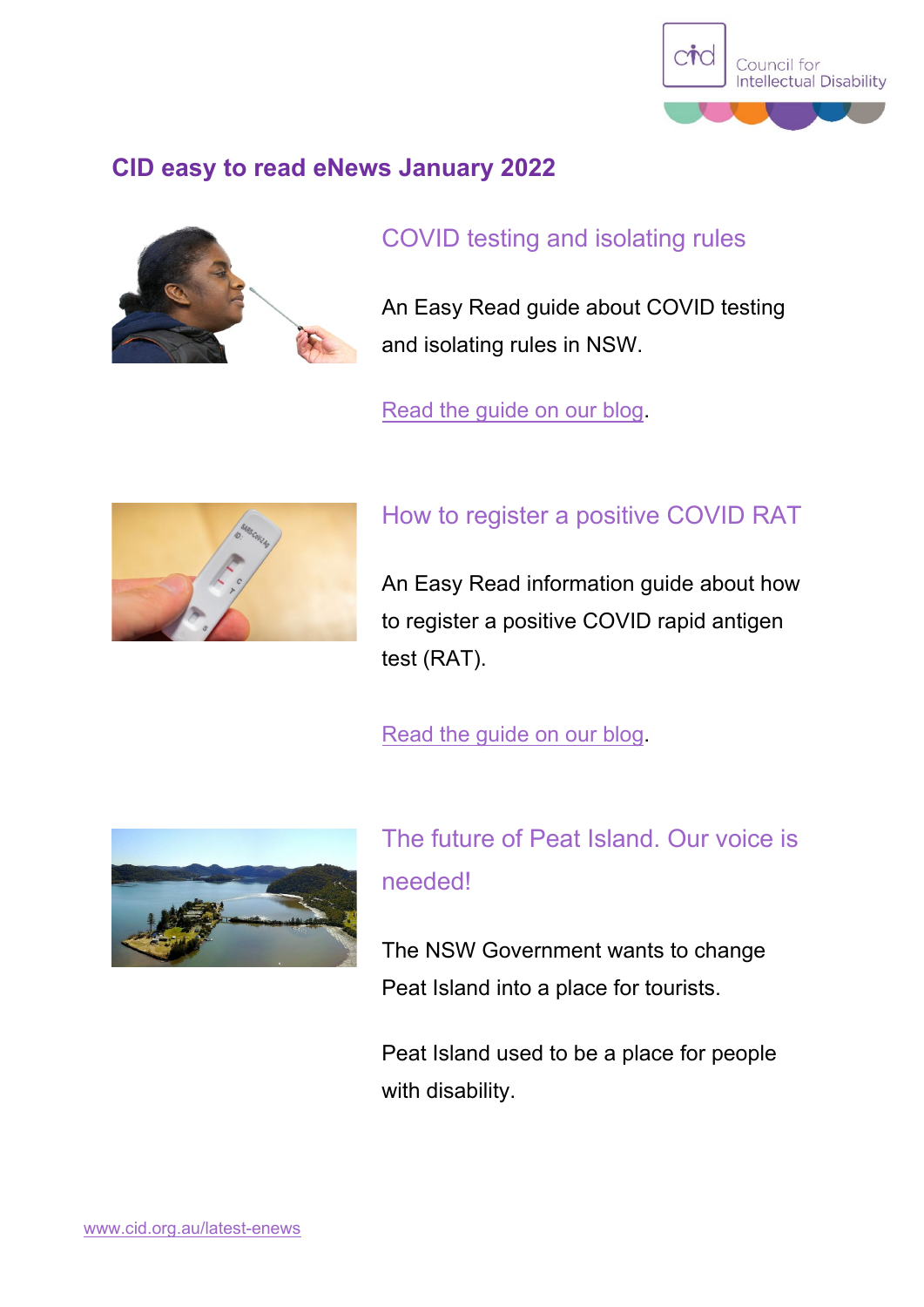

People with disablity should have a say about the future of Peat Island.

For more information about Peat Island and what you can do go to [our website.](https://cid.org.au/our-campaigns/peat-island/)



## Our latest podcast episode

In this episode we chat to Jianna Georgiou.



Jianna is a dancer.

She talks about being a dancer with Down Syndrome.

Listen to this episode now on our website.



### From Roadmap to action

Fiona McKenzie talks about the health of people with intellectual disability.

Fiona is CID's Chairperson.

[Read the article on](https://cid.org.au/our-stories/from-roadmap-to-action) our blog.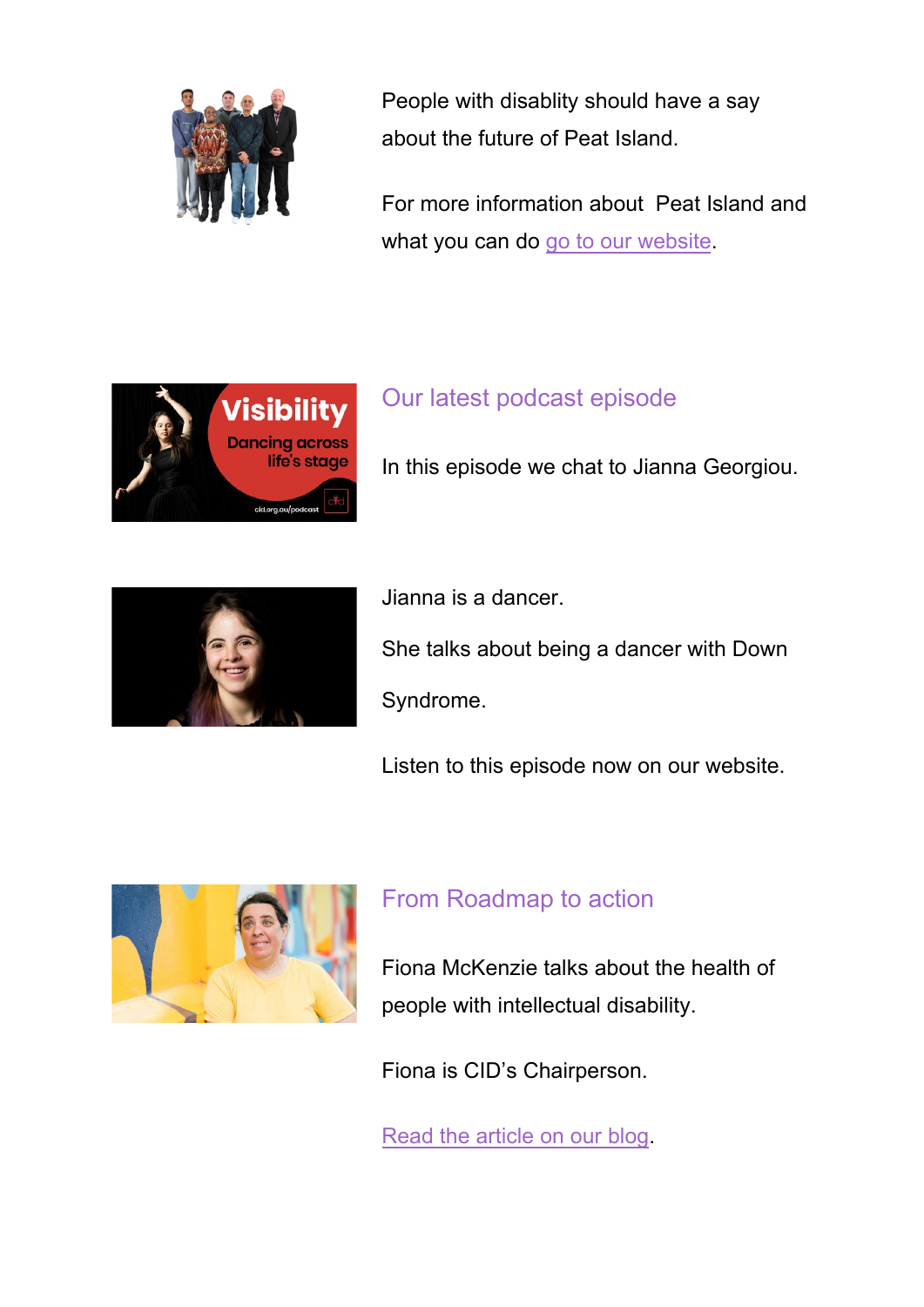

Have your say about Sutherland Shire Disability Inclusion Action Plan

Sutherland Shire Council want to make a

plan to make things better for people with

intellectual disability.

They want to know what is important for you.



The focus group will be on

Monday 7 February 2022

from 5.30pm to 7.30pm.



The focus group will be on Zoom.

To take part you must live or work in the Sutherland Shire.

F[or more information contact Com](mailto:communities@ssc.nsw.gov.au)munities Team on 02 9710 0422 or [communities@ssc.nsw.g](https://www.eventbrite.com.au/e/focus-group-for-people-with-intellectual-disability-or-autism-tickets-217266679487#listing-organizer)ov.au.

Go to eventbrite to register.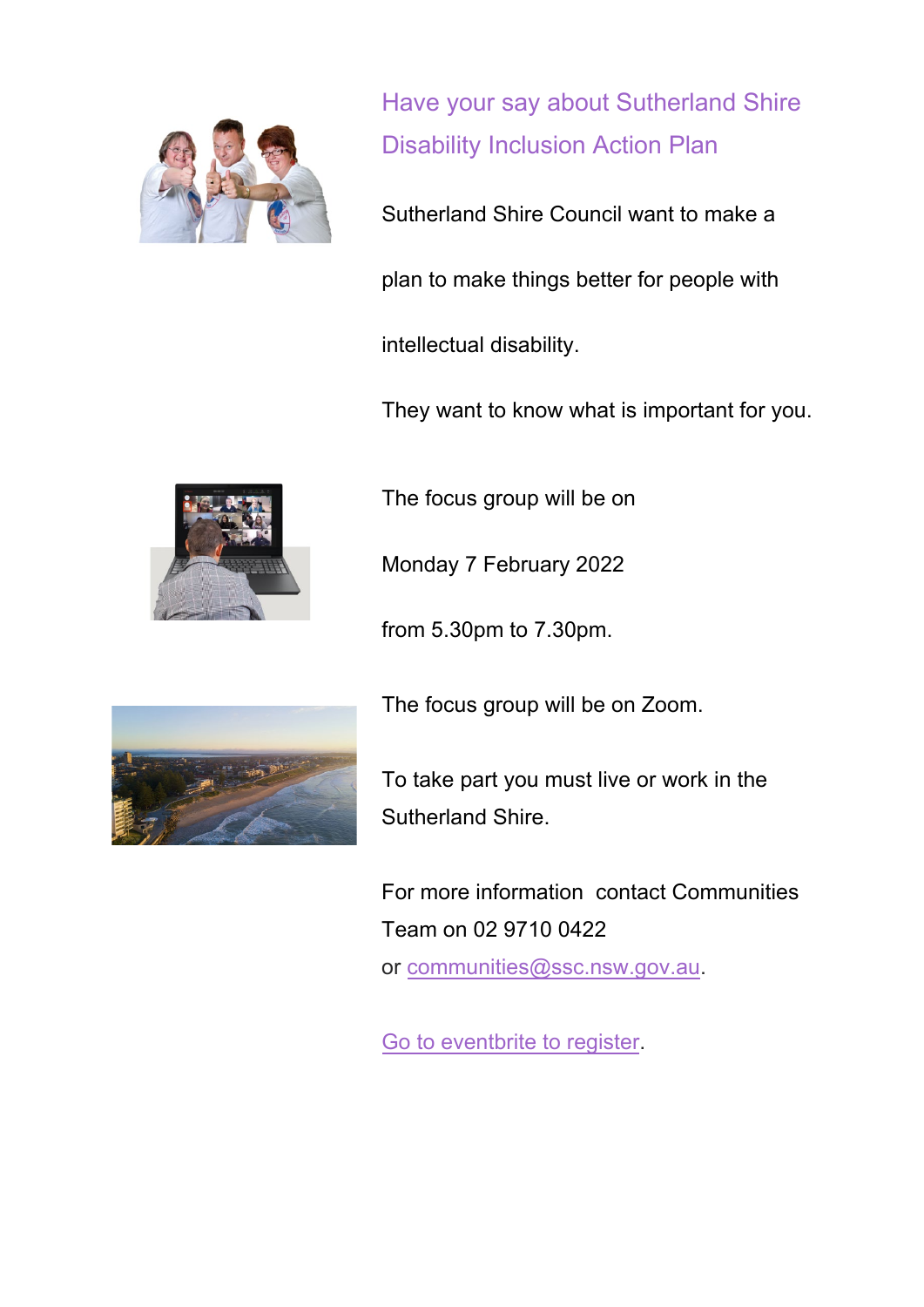

# COVID meal preparation and delivery

You might be able to use your NDIS core supports funding to pay for a meal preparation and delivery service.

This would be instead of having a support worker prepare your meals.

This is only temporary.

It goes only from 12 January until 28 February.



Septembe

May

June

If you have questions talk to your

- local area coordinator
- planner
- support coordinator.

[For more information go to the NDIS'](https://www.ndis.gov.au/coronavirus/participants-coronavirus-covid-19/your-health-and-safety#mealprep)  [website.](https://www.ndis.gov.au/coronavirus/participants-coronavirus-covid-19/your-health-and-safety#mealprep)